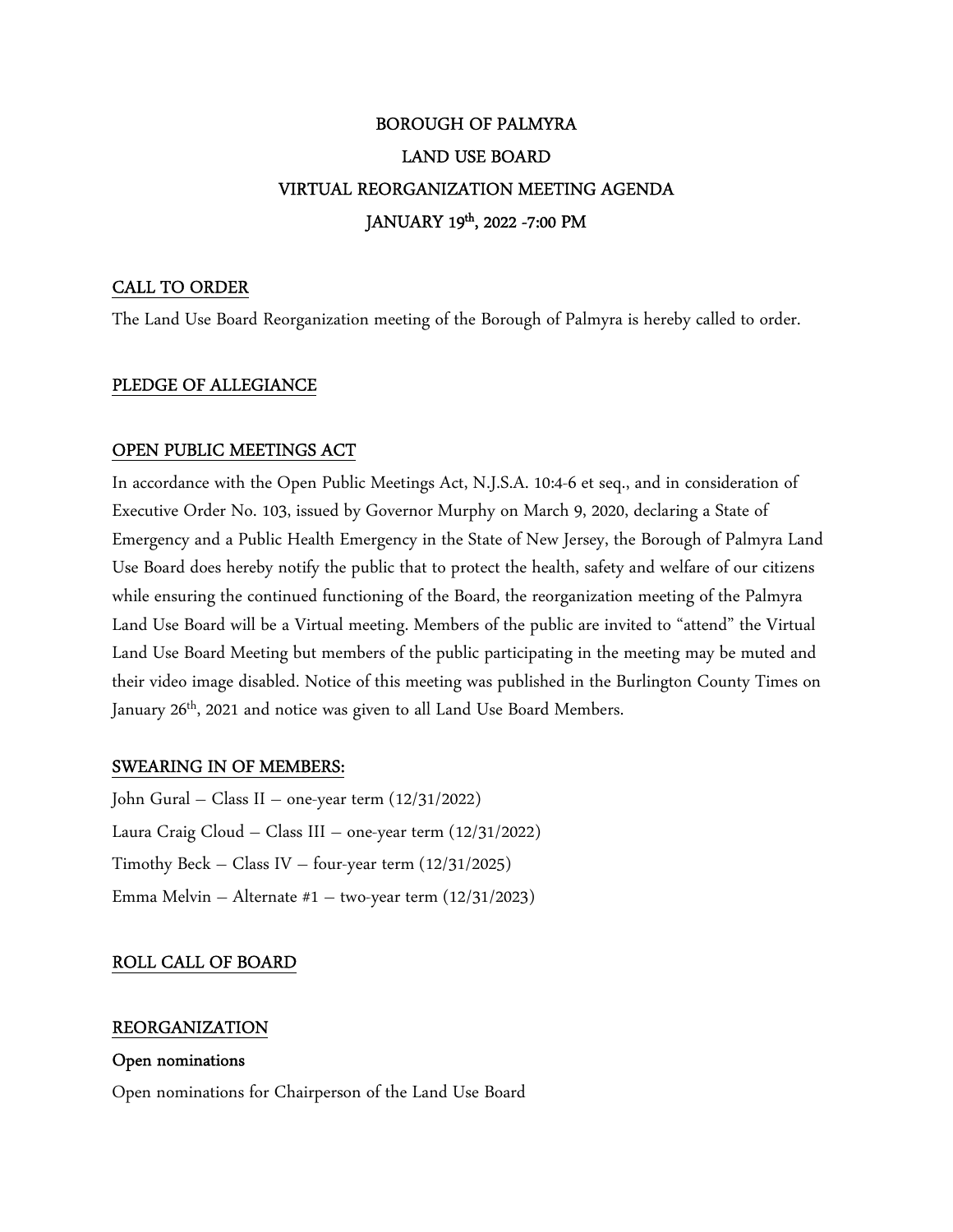Oath of Land Use Board Chairperson

#### Open nominations

Open nomination for Vice Chairperson of the Land Use Board Oath of Land Use Board Vice-Chairperson

## MINUTES

Land Use Board Meeting Minutes- June 16<sup>th</sup>, 2021 Land Use Board Meeting Minutes- October 20<sup>th</sup>, 2021

## NOMINATION DISCUSSION

#### RESOLUTIONS

Resolution 2022-1, Designation of Official Newspaper for Notifications to the Public

Resolution 2022-2, Notice of Annual Scheduled Meetings/"Open Public Meetings Act" of

Palmyra Land Use Board for 2022

Resolution 2021-3, Resolution Appointing Doretha R Jackson as Secretary for the Palmyra Land Use Board

## NOMINATIONS

Open nominations for Land Use Board Solicitor

Resolution 2022-4 Resolution Authorizing the Appointment and Award of Contract for Professional Services of Land Use Board Solicitor to \_\_\_\_\_\_\_\_\_\_\_\_\_\_\_\_term to expire 12/31/2022

#### Open nominations for Land Use Board Engineer

Resolution 2022-5 Resolution Authorizing the Appointment and Award of Contract for Professional Services of Land Use Board Engineer to \_\_\_\_\_\_\_\_\_\_\_\_\_\_\_\_\_term to expire 12/31/2022

## Open nominations for Land Use Board Planner

Resolution 2022-6 Resolution Authorizing the Appointing and Award of Contract for Professional Services of Land Use Board Planner to \_\_\_\_\_\_\_\_\_\_\_\_\_\_\_\_\_\_\_\_\_\_\_\_\_\_\_term to expire  $12/31/2022$